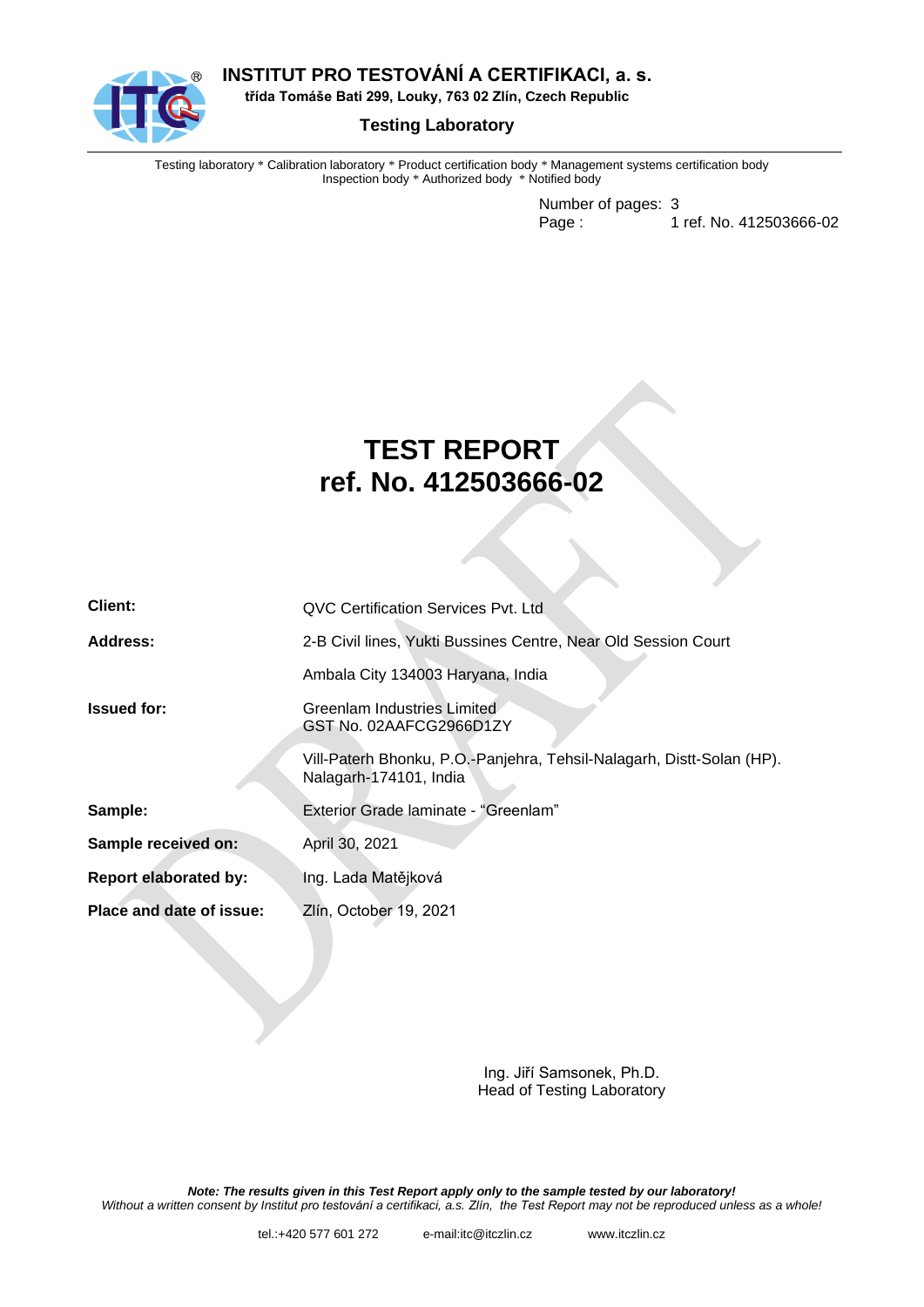

## **INSTITUT PRO TESTOVÁNÍ A CERTIFIKACI, a. s.**

**třída Tomáše Bati 299, Louky, 763 02 Zlín, Czech Republic**

#### **Testing Laboratory**

Testing laboratory \* Calibration laboratory \* Product certification body \* Management systems certification body Inspection body \* Authorized body \* Notified body

Number of pages: 3

Page : 2 ref. No. 412503666-02

#### **Description and identification of samples: Table No. I - Sample description and identification**

| <b>ITC's identification</b><br>number | Sample identification by client         | Description of submitted sample |
|---------------------------------------|-----------------------------------------|---------------------------------|
| 412503666/1                           | Exterior Grade laminate -<br>"Greenlam" | Pieces of compact laminate      |



Pict. No. 1 Photo of samples

#### **Sampling method used:**

The test samples were collected and supplied to the laboratory by the client. The laboratory is not responsible for this way of sampling.

#### **Work requested:**

Determination of light fastness according to ČSN EN 438-2+A1:2019

#### **Testing method used:**

Artificial weathering test (determination of light fastness) according to ČSN EN 438-2 standard, section 27.

#### **Test conditions:**

Black standard temperature:  $(65\pm3)$ °C,  $(50\pm5)$ % RH, irradiation intensity:  $(60\pm3)$  W/m<sup>2</sup>, continual irradiation, testing time period: 170 hours (36720 kJ/m<sup>2</sup> ).

Number of the test specimens used: 1; dimension of the test specimens: (125x45x5,5)mm. After the artificial weathering test the samples were conditioned 24h/23°C/50%RV in the dark and then evaluated in light box (illuminant type Home – 2856 Kelvin). The tested sample was assessment according to ČSN EN 20105-A02.

#### Assessment method:

- Visual, based on a comparison of the contrast of reference and exposed test specimens with the colour of the grey scale standards (according to ČSN EN 20105-A02 standard). In the grey standard scale for assessing change in colour, the grade 1 corresponds to the greatest colour difference while the grade 5 to the zero difference in colour.

*The laboratory is not responsible for information received from customer, which could have influence on the validity of the results. Further information required by the standard/standards and not given in this Test Report are available at a request at the Laboratory.*

#### **Testing laboratory:**

-

Workplace no. 2 – třída Tomáše Bati 5264, Svit area, building No. 113, 760 01 Zlín

*Note: The results given in this Test Report apply only to the sample tested by our laboratory! Without a written consent by Institut pro testování a certifikaci, a.s. Zlín, the Test Report may not be reproduced unless as a whole!*